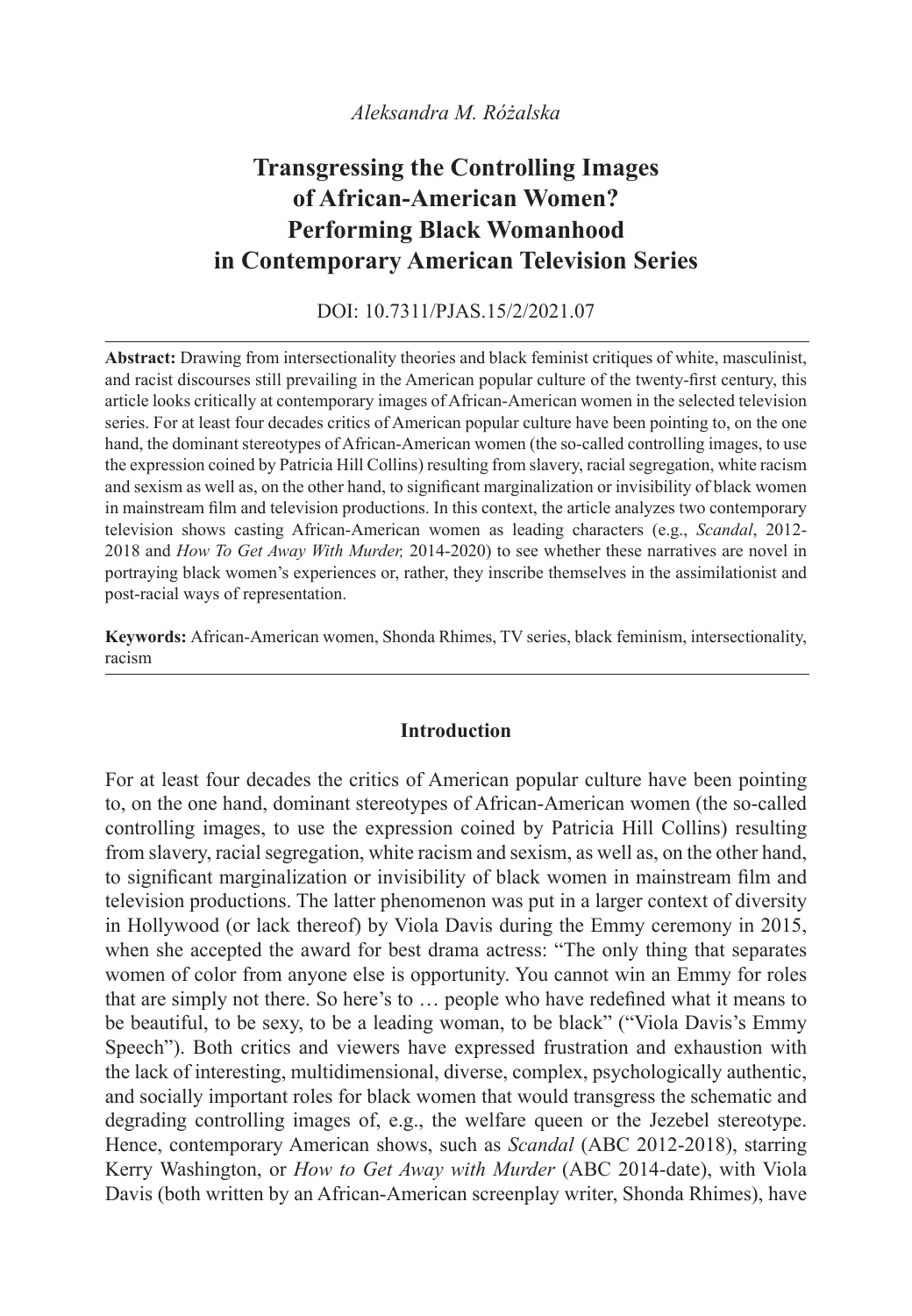generally been well received by audiences and welcomed by critics. Both television series and their leading heroines have been acclaimed not only for their unusual portrayals of black womanhood, but also for universal (pop)feminist<sup>1</sup> claims that they try to make.

Drawing from intersectionality theories and black feminist critiques of white, masculinist, and racist discourses still prevailing in American popular culture of the twenty-first century (e.g., bell hooks, Patricia Hill Collins, Jacqueline Bobo), in this article I look critically at contemporary images of African-American women in the selected television series. The question I want to pose is whether these narratives are novel in portraying black women's experiences or, rather, whether they inscribe themselves in assimilationist and post-racial ways of representation. In particular, I will have a closer look at Viola Davis's acclaimed role of Annalise Keating in *How to Get Away with Murder*, which I want to perceive as a regeneration of African-American female subjectivity.

The performative character of these racialized representations is of particular relevance. I examine in what ways these heroines are formed as racial subjects by referring to controlling images and their limiting modes of depicting African-American women. Race is performative as it is not understood only through skin color, but rather should be "seen to be a discursively generated set of meanings that attach to the skin—meanings that, through various technologies and techniques, come to regulate, discipline, and form subjects as raced" (Ehlers 14). I argue that Annalise Keating from *How To Get Away With Murder* and Olivia Pope from *Scandal* "are regularly categorized through a certain racial schema and then must reiterate the norms associated with their particular racial designations through bodily acts such as manners of speech, modes of dress and bodily gestures" (Pfeife n.p).

I think that the two characters challenge traditional invisibility of African-American women in the mainstream media narratives, however, in my view, their performances contest the reception of their experiences and behaviors only through their racialized identifications and their position within the dominant discourse as black women. They try to transgress their blackness in order not to be solely defined through certain race-related expectations, not to be disciplined and controlled by the dominant racial stereotypes.

## **Looking at African-American Women's Experiences from an Intersectional Perspective**

Undoubtedly, looking at the history of American film and television, African Americans in general have been marginalized, discriminated against and represented

<sup>1</sup> Kate Farhall explains popfeminism as follows: "Feminism has been rebranded and marketed to a younger, more pop culture oriented generation, with celebrity royalty such as Beyoncé leading the charge.… Yet the progressiveness of this iteration of feminism is tempered by its ongoing commitment to the objectification of women. Feminist research consistently shows the objectification of women and the pressure of feminine beauty ideals to be problematic and limiting to women. Consequently, the dual emphases of women's freedom and adherence to feminine beauty standards seemingly render this popular form of feminism, not only internally incoherent, but also counterproductive to women's equality" (95).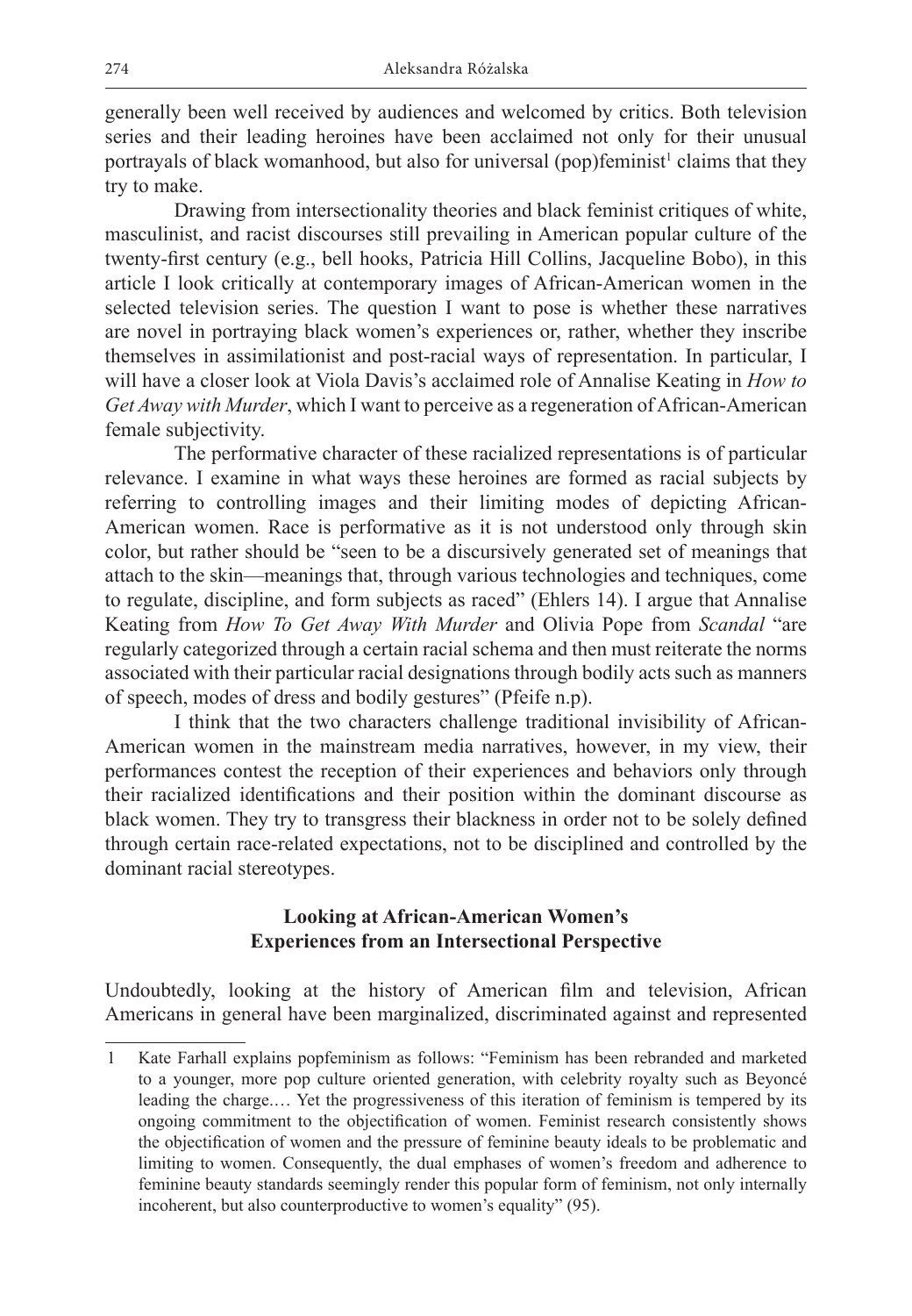stereotypically in all possible ways (Różalska, *One Hundred Years of Exclusion*, 55-63). However, as research conducted since the 1970s indicates, these are African-American women who have been mostly ignored, silenced and omitted in television narratives. Although the twenty-first century brought important television productions with strong and diverse female characters (such as *Sex and the City*, *Desperate Housewives*, or *Girls*, to name just a few most popular in recent years), African-American women have still been largely invisible. As I will try to show, recently this situation has started to slowly change.

The presence of African-American women in television narratives needs to be approached from an intersectional perspective, acknowledging that black female experiences result from multiple axes of discrimination and the particular circumstances of their oppression. Since the 1970s black feminists have been criticizing white feminists for not including the voices of women of color and pointing to the overlapping processes of sexism, racism, classism, ageism, etc. that African-American women have to face.

The very term "intersectionality" was coined by an African-American scholar, Kimberlé Williams Crenshaw, in her article on women who were victims of domestic violence, wherein she justified the need to approach the problem with reference to the race and ethnicity of battered women because—as her research proved—their experiences significantly vary. Crenshaw draws attention to the fact that in many theoretical considerations various forms of discrimination are approached separately; that is why they fail to address those experiences that are influenced by various intersecting categories: "Although racism and sexism readily intersect in the lives of real people, they seldom do in feminist and antiracist practices. Thus, when the practices expound identity as 'woman' or 'person of color' as an either/or proposition, they relegate the identity of women of color to a location that resists telling" (357). Crenshaw underlines—similarly to other black feminist researchers such as bell hooks or Patricia Hill Collins—that women of color experience racism differently than men of color do and that they also suffer from sexism in a different way from white women, which in consequence leads to an inability to examine their positions and their marginalization. She uses intersectionality "to describe the location of women of color both within the overlapping systems of subordination and at the margins of feminism and antiracism" (367). Such approach has a great potential to fill in the gap, because it focuses on intersections of different forms of discrimination: racism, sexism, classism, ageism, homophobia and so forth.

Before Crenshaw's article, other activists and academics expressed the need to change perspective in investigating the socio-political situatedness of different women. Undoubtedly, one of the most influential texts that inspired feminist scholars was the manifesto by the Combahee River Collective—a group of black lesbian feminists entitled "A Black Feminist Statement," which includes several assumptions that in my opinion provide important fundaments for the concept of intersectionality: "The most general statement of our politics at the present time would be that we are actively committed to struggling against racial, sexual, heterosexual, and class oppression and see as our particular task the development of integrated analysis and practice based upon the fact that the major systems of oppression are interlocking" (232).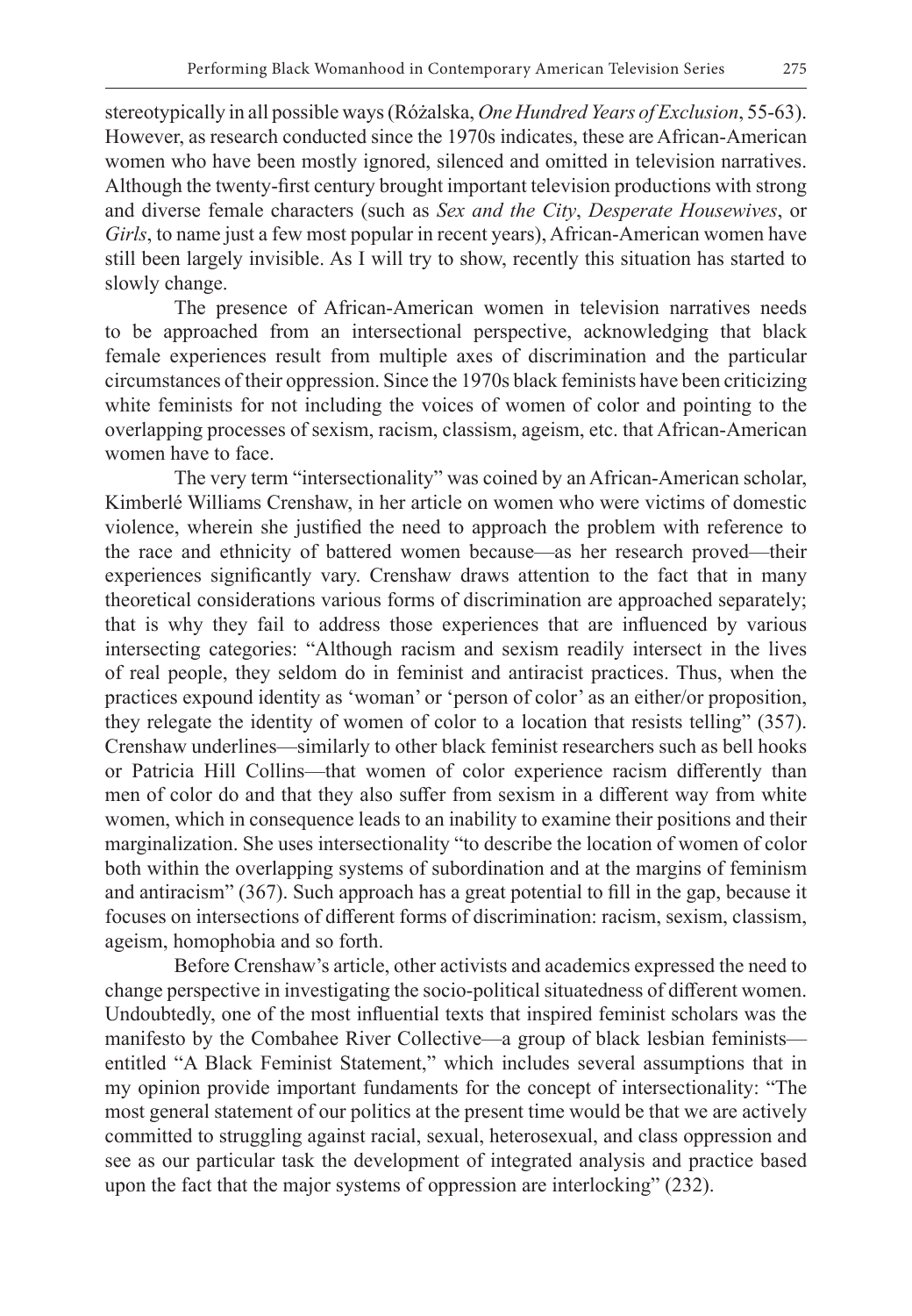Other writers, such as Audre Lorde or bell hooks, criticized in their work the color-blindness of white feminism and its disregard for women's issues within their own communities. Lorde rightly contends that certain stereotypes concerning those who diverge from—as she puts it—"the mythical norm" are deeply ingrained in social consciousness and, for this reason, are maintained and reinforced by visual texts. According to Lorde,

[s]omewhere, on the edge of consciousness, there is what I call a mythical norm, which each one of us within our hearts knows "that is not me." In america, this norm is usually defined as white, thin, male, young, heterosexual, christian, and financially secure. It is with this mythical norm that the trappings of power reside within this society. (116)

These norms result in creating the sense of otherness, uncertainty and abnormality felt by certain people, which consequently results in an unequal division of power in society and the unprivileged groups' lack of impact on and access to social institutions, including the media. Thus, by devoting limited time and space to African-American women, the media reinforce their sense of powerlessness, marginalization or even absence.

bell hooks further problematizes the notion of the "mythical norm" by adding criticism of sexism and patriarchy within African-American community:

When women write about race we usually situate our discussion within a framework where the focus is not centrally on race. We write and speak about race and gender, race and representation, etc. Cultural refusal to listen to and legitimize the power of women speaking about the politics of race and racism in America is a direct reflection of a long tradition of sexist and racist thinking which has always represented race and racism as male turf, as hard politics, a playing field where women do not really belong. Traditionally seen as a discourse between men just as feminism has been seen as the discourse of women, it presumes that there is only one gender when it comes to blackness so black women's voices do not count—how can they if our very existence is not acknowledged. (hooks, *Killing Rage* 1)

In other words, like many other black scholars, hooks questions the unity among women and claims that women are by no means a homogenous group experiencing gender discrimination within the white patriarchal system in the same way. She points to the need to reconceptualize the notion of sisterhood:

Resolution of the conflict between black and white women cannot begin until all women acknowledge that a feminist movement which is both racist and classist is a mere sham, a cover-up for women's continued bondage to materialist patriarchal principles, and passive acceptance for the status quo…. The sisterhood cannot be forged by the mere saying of words. It is the outcome of continued growth and change. It is a goal to be reached, a process of becoming. The process begins with action, with the individual women's refusal to accept any set of myths, stereotypes, and false assumptions that deny the shared commonness of her human experience; ...that deny her capacity to bridge gaps created by racism, sexism, or classism. (hooks, *Ain't I A Woman* 157)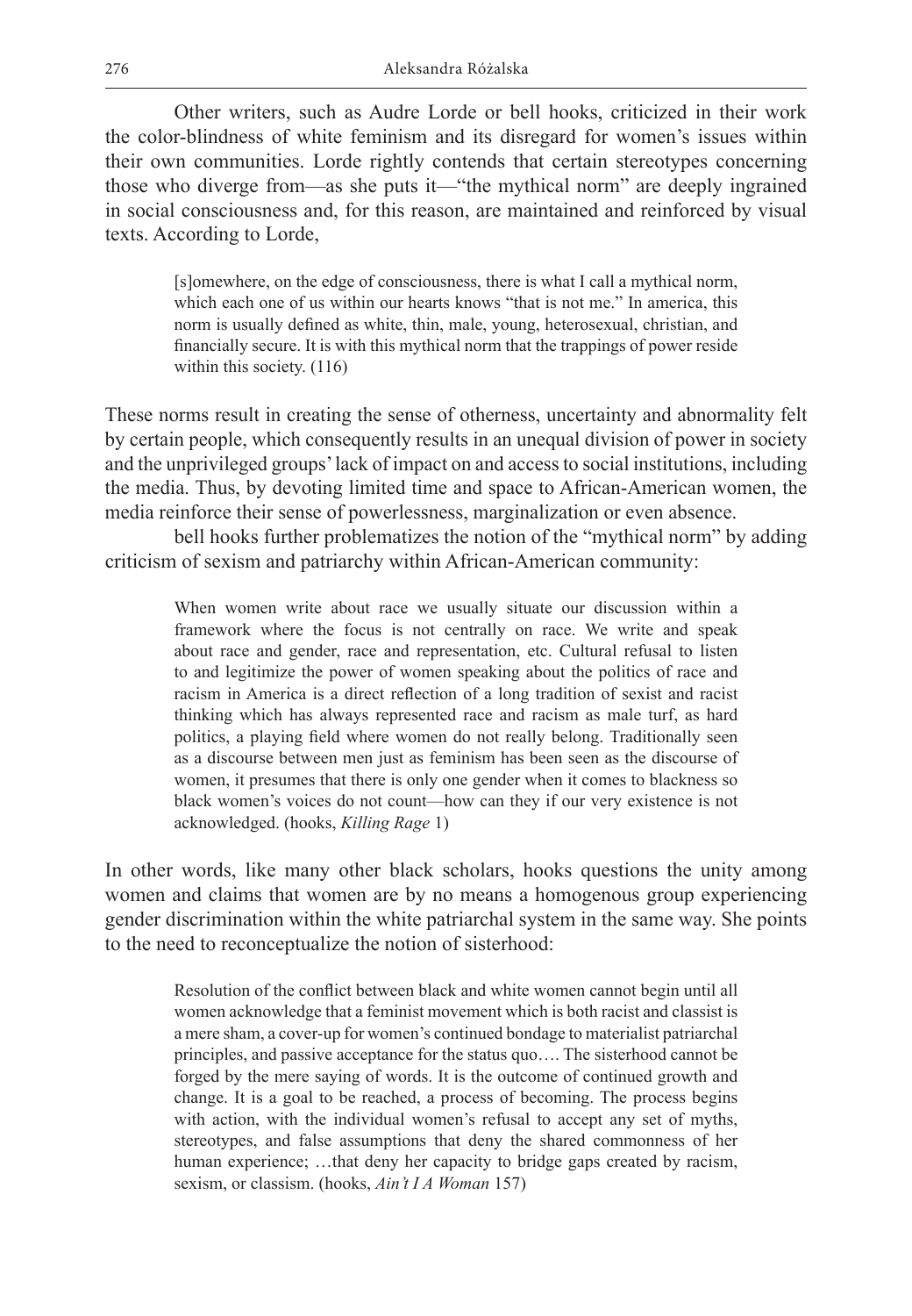A few years later, but in a similar spirit, Patricia Hill Collins' model of intersectionality aims at "reclaiming feminist intellectual traditions" (*Black Feminist Thought* 15) and reconceptualizing the politics of black feminist thought as a critical social theory by working "on the epistemological implications of thinking more fundamentally in intersectional terms about feminist theory and scientific research, that is, scientific knowledge and scientific practice" (Yekani 25). Hill Collins's research goes beyond intersectionality understood as interconnected ideas and experiences resulting from different social positioning as she is especially interested in how oppression affects black women. Therefore, she distinguishes between intersectionality and what she calls—"the matrix of domination," with the former being closely interrelated with the latter:

Intersectionality refers to particular forms of intersecting oppressions, for example, intersections of race and gender, or of sexuality and nation. Intersectional paradigms remind us that oppression cannot be reduced to one fundamental type, and that oppressions work together in producing injustice. In contrast, the matrix of domination refers to how these intersecting oppressions are structurally organized. Regardless of the particular intersections involved, structural, disciplinary, hegemonic and interpersonal domains of power reappear across quite different forms of oppression. (*Black Feminist Thought* 18)

Hill Collins proposes "replacing additive models of oppression with interlocking ones," put forward earlier by the Combahee River Collective (*A Black Feminist Statement*), which, in her opinion, would present new possibilities of thinking about domination and exclusion: "The significance of seeing race, class, and gender as interlocking systems of oppression is that such an approach fosters a paradigmatic shift of thinking inclusively about other oppressions, such as age, sexual orientation, religion, and ethnicity" (Hill Collins, "Black Feminist Thought"). The matrix of domination, which permeates all spheres of life and social institutions, also affects popular culture and the media. Therefore, in the context of visual culture, Hill Collins underlines that intersectionality is crucial in investigating "controlling images" of black women in popular culture and the media. The concept of the matrix of oppressions is a means to deconstruct dichotomous divisions that have traditionally determined the representations of "Others" as well as the mythical norms that enlightened racism which Hill Collins calls new racism (*Black Sexual Politics* n.p.)—rests upon.

In this context, Patricia Williams claims that "[t]he legacy of dehumanization of black people has been carried forward in such a variety of cultural contexts" (56) and this dehumanization of African Americans took many forms in popular culture and media texts. In particular, film and television have maintained a set of degrading images. Let me briefly examine the black feminist critical reflection on stereotypes of black womanhood.

#### **Controlling Images**

African-American women have been represented in television mainly through motherhood, sexuality, and troubled family and community. Oftentimes their images legitimize the racist patriarchal order and economic exploitation. Drawing from the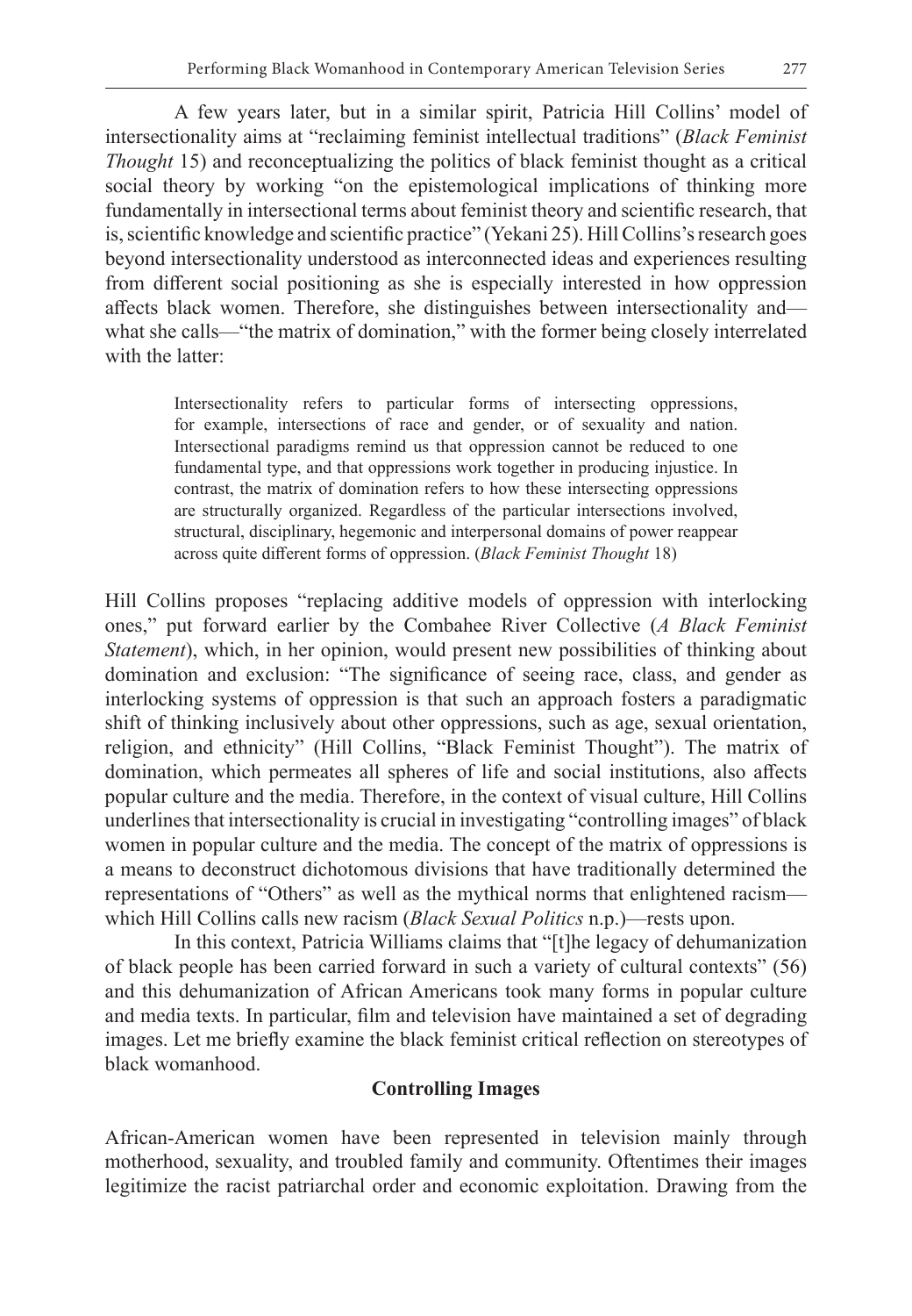concept of "controlling images" by Patricia Hill Collins, I will shortly refer to these dominant depictions and their cultural variations.

The first stereotype of the mammy—a devoted caretaker of white children in the idyllically represented South—dates back to slavery. It emerged as a justification of "the economic exploitation of house slaves and sustained to explain Black women's long-standing restriction to domestic service" (Hill Collins, *Black Feminist Thought* 72). She accepts her position as a "privileged slave," never questions the dominant social order, and symbolizes "the ideal Black female relationship to elite white male power" (72). Usually represented as asexual and de-sexed, she can become an ideal surrogate mother for white children as she is not attractive to white masters/men. As hooks emphasizes, this racist and sexist logic assumes that "Black women have been mothers without children" (*Black Looks* 119)—nannies that devote themselves entirely to white children, their needs and upbringing. Consequently, "the mammy image is central to intersecting oppressions of race, gender, sexuality, and class. Regarding racial oppression, controlling images like mammy aim to influence Black maternal behavior" (Hill Collins, *Black Feminist Thought* 73).

The second controlling image indicated by Hill Collins is that of a matriarch in a way a reverse of the mammy—a black "bad" mother that neglects her children, family, marriage, and community. In the words of Hill Collins, "[w]hile the mammy typifies the Black mother figure in White homes, the matriarch symbolizes the mother figure in Black homes" (75), which are often female-headed by single mothers. Unlike the mammy in white environment, the matriarch, who spends a lot of time working outside of home, is considered responsible for social problems in black family and community: poverty, unemployment, lack of education, children drop-outs from school, emasculation of black men (who in consequence do not want to stay with them, or marry them), etc. In other words, she is "a failed mammy, a negative stigma to be applied to African-American women who dared reject the image of the submissive, hardworking servant" (Hill Collins, *Black Feminist Thought* 75). Hardly ever is there a critical reflection on where, why, and in what conditions working-class African-American women perform domestic work as well as on the real reasons for black children's disadvantage: socio-political and economic inequalities, underfunded and low-quality public schools, employment discrimination, inferior housing, neglect on the part of the law enforcement to end violence, etc. (Hill Collins, *Black Feminist Thought*  76). The matriarch serves as a warning to women of other ethnicities (also white) that "aggressive, assertive women are penalized—they are abandoned by their men, end up impoverished, and are stigmatized as being unfeminine" (Hill Collins, *Black Feminist Thought* 77). Strong black women's subjectivity resulting from slavery and years of segregation and discrimination as well as differently performed gender roles in black communities in comparison to the traditional white family are in fact perceived as deviant and endangering the patriarchal order. They transgress the traditional family ideal and also, with the absence of the father figure/black man, they are perceived as evidence to cultural inferiority (Hill Collins, *Black Feminist Thought* 77).

Both the stereotype of the mammy and of the matriarch put African-American women in an impossible position in reference to black family, but also in the context of traditional patriarchal white society: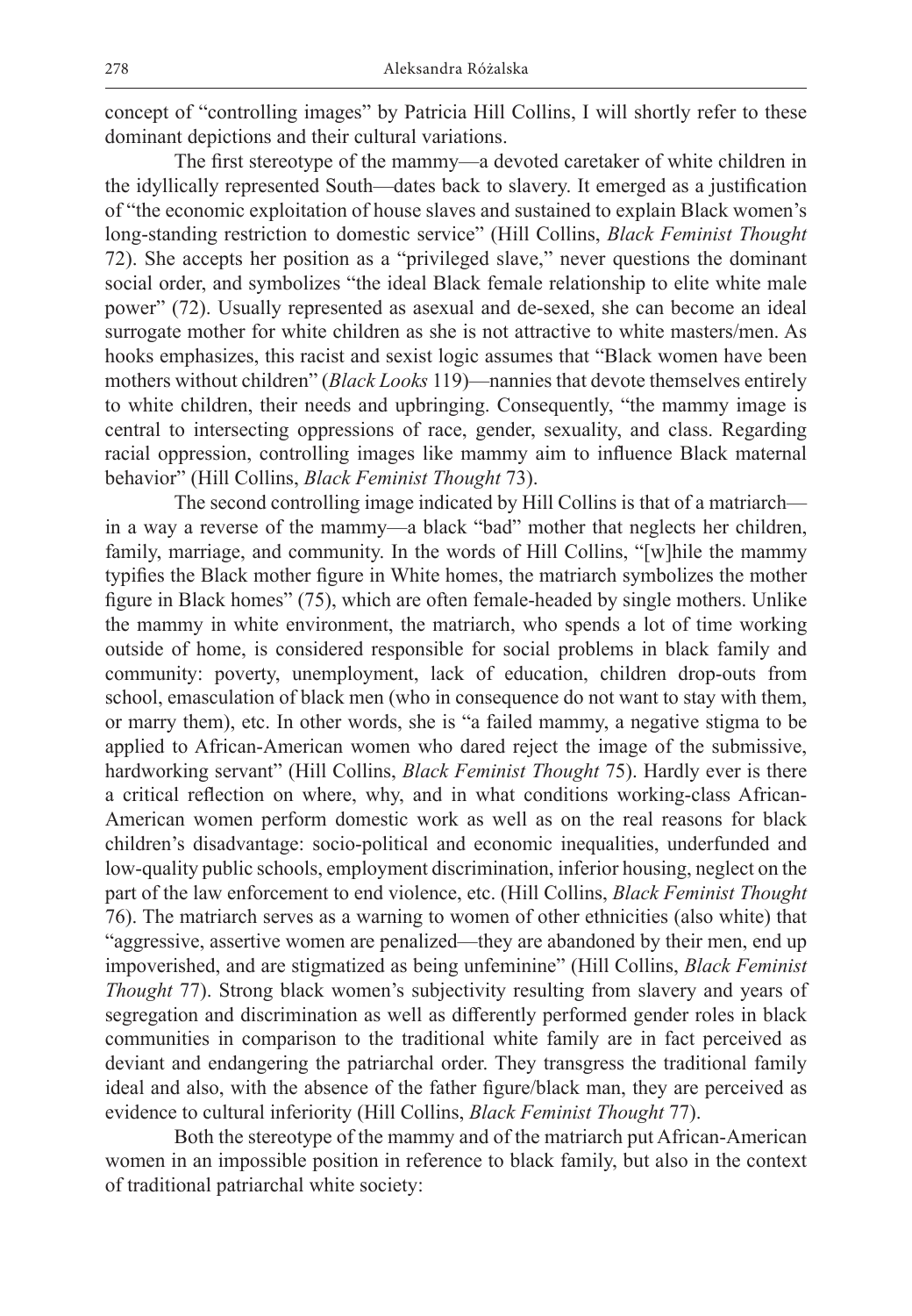For Black women workers in service occupations requiring long hours and/or substantial emotional labor, becoming the ideal mammy means precious time and energy spent away from husbands and children. But being employed when Black men have difficulty finding steady work exposes African-American women to the charge that Black women emasculate Black men by failing to be submissive, dependent, "feminine" women…. In essence, African-American women who must work encounter pressures to be submissive mammies in one setting, then stigmatized again as matriarchs for being strong figures in their own homes. (Hill Collins, *Black Feminist Thought* 78)

Such self-excluding positions seem to characterize social expectations towards African-American women until today as reflected in some media narratives.

Two of the television series analyzed in this text—*Scandal* and *How To Get Away With Murder*—echo this difficult role and presence of the mother in black family and the ambiguous position of the father in the leading protagonists' lives. Both Olivia Pope and Annalise Keating have uneasy, traumatic relations with their parents. Olivia's mother, always absent when she was a child, turns out to be a liar, a manipulator, and a terrorist. Annalise's mother finds it difficult to talk to her daughter about her hard childhood, the oppressive drinking father, and her uncle that abused Annalise sexually when she was a child. Both mothers, so different from each other, could be easily labeled bad mothers (Olivia's mom is a paid assassin, Annalise's mom is a conservative woman trying to protect the dysfunctional family); however, they are also strong female figures who protect their children at all cost (both are even capable of killing people that hurt their daughters).

The third controlling image, again connected to motherhood and sexuality, is the welfare mother (the welfare queen), who does not work, has a lot of children, and depends on welfare. This cliché grew in popularity in the 1960s and 1970s when black women started to use social benefits that had been previously denied to them. The discourse significantly shifted: under slavery, black women were supposed to reproduce to provide more unpaid workforce on plantations, but in the second half of the twentieth century, black women and their children have become a problem, a danger to the society (both due to their use of welfare and their reproduction) (Hill Collins, *Black Feminist Thought* 79). In the logic of enslavism of the white supremacist anti-black capitalist society, it made perfect sense to use black women for reproduction of the enslaved population; however, with the changes after the Civil Rights movement and with the transition of an industrial society into a service society in the twentieth century, African Americans started to be perceived as "a surplus population," whose reproduction was no longer needed.<sup>2</sup> As Hill Collins claims,

[t]he image of the welfare mother fulfills this function by labeling as unnecessary and even dangerous to the values of the country the fertility of women who are not White and middle class…. Like a matriarch, the welfare mother is labeled

<sup>2</sup> For more about contemporary considerations on surplus populations in the context of race, see James A. Tyner, "Population Geography I: Surplus Populations," *Progress in Human Geography*, vol. 37, no. 5, 2013, pp. 701-711, and Michael McIntyre and Heidi J. Nast, "Bio(necro)polis: Marx, Surplus Populations, and the Spatial Dialectics of Reproduction and 'Race,'" *Antipode*, vol. 43, no. 5, 2011, pp.1465-1488.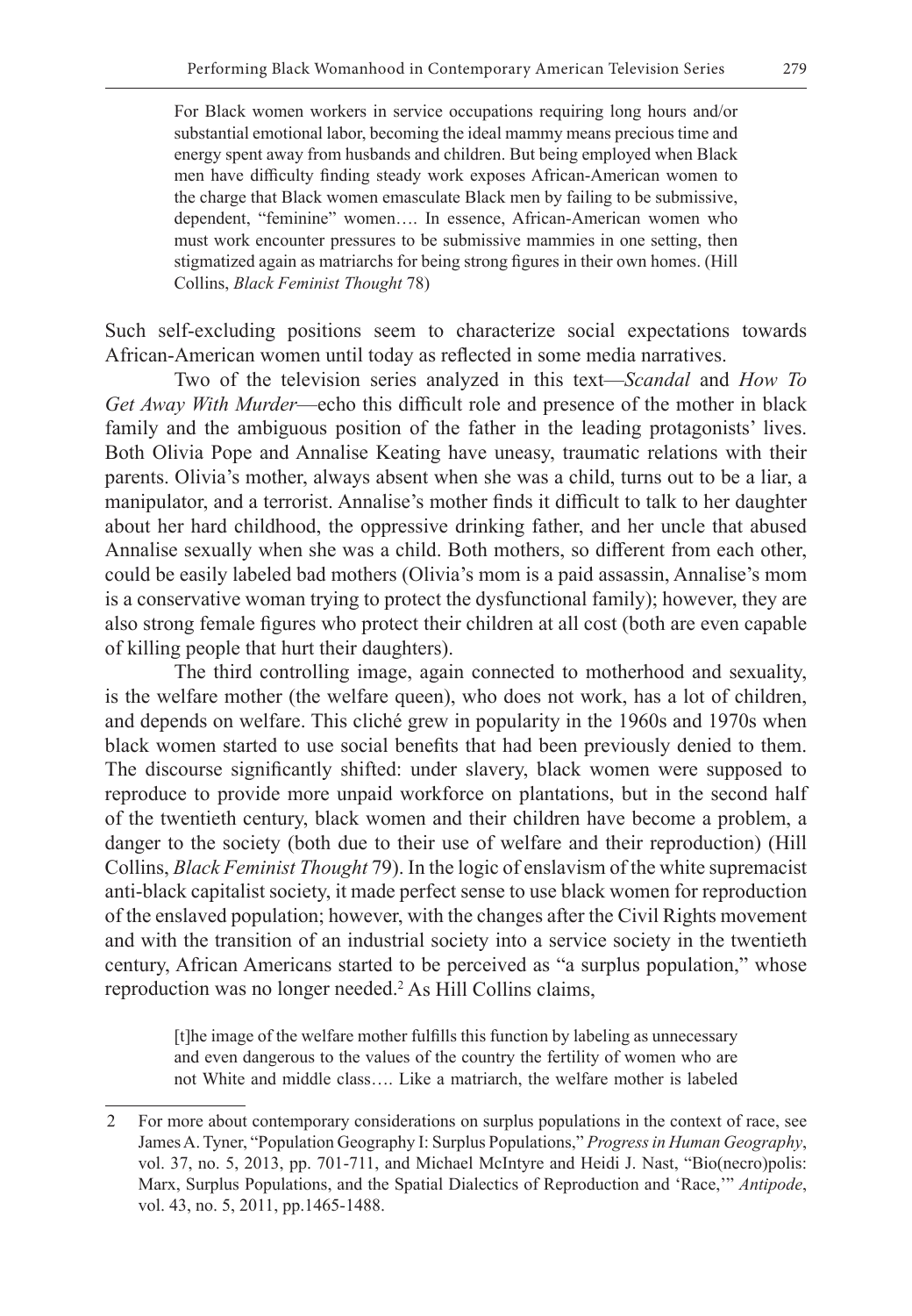a bad mother…. While the matriarch's unavailability [at home] contributed to her children's poor socialization, the welfare mother's accessibility is deemed the problem. She is portrayed as being content to sit around and collect welfare, shunning work and passing on her bad values to her offspring. (*Black Feminist Thought* 79)

In cinema and television, such a stereotype has been often used—the images of lazy, unemployed, arrogant black women, often addicted to drugs and alcohol, were mainstreamed not only by white filmmakers but also by the black independent cinema of the 1990s. Spike Lee in *Do the Right Thing* (1989) or *Jungle Fever* (1992) and John Singleton in *Boyz N the Hood* (1991) depicted women in such a way, partly blaming them for problems in black community and for having a bad influence on children (especially boys), which only supports what I have already considered above—that African-American women's experiences are marked not only by racism (often paired with classism), but also sexism on the part of both white and black patriarchal cultures (Różalska, *African-American Experience* 87-100).

Another popular stereotype of African-American woman is the black lady, which evokes a seemingly harmless image of a middle- or upper-class hardworking professional woman who is so focused on herself and devoted to her career, ambition, and work (often in white assimilated environment) that she does not have time for men, children, and family (being another version of the matriarch and the mammy, who is perhaps less feminine and less assertive than the black lady). They got their jobs through affirmative action, which in white patriarchal culture translates into taking up jobs that belong to someone else and, consequently, their achievements are questionable no matter how educated and accomplished they are (Hill Collins, *Black Feminist Thought* 81). Their hard work and determined professionalism are often devalued and constantly questioned; therefore—as Olivia Pope's father rightly underlines on many occasions in *Scandal*— "You have to be twice as good as them to get half of what they have" ("It's Handled").

Both Annalise Keating and Olivia Pope to a certain extent could be read through the stereotype of the black lady—they are both strong personalities: professional, mouthy, punchy, assertive, hard-hitting, and so overwhelmingly intelligent that they sometimes scare people off with their cleverness. They are both single, in and out of different relationships and love affairs; they need affection, sex, acceptance and understanding but in the end they will always choose themselves over their partners as they are not willing to compromise.

Finally, I want to refer to the very popular image of Jezebel (the whore) that is strictly connected with black female sexuality, which is perceived as deviant, promiscuous, and dirty. As most of controlling images, this stereotype dates back to slavery when alleged sexual aggressiveness of black women (and men as well, differently though) was used to justify sexual exploitation, assaults and rapes as well as the need to control their sexuality. In contemporary American popular culture (both white and black), the modern versions of Jezebels are ever-present, for example, the "Black Bitch Barbie," "who welcomes glamorization and embraces the profitability associated with the racialization, sexualization, and subjugation of Black women's bodies" (LaVoulle and Ellison 65). Importantly, as black feminist critics underline,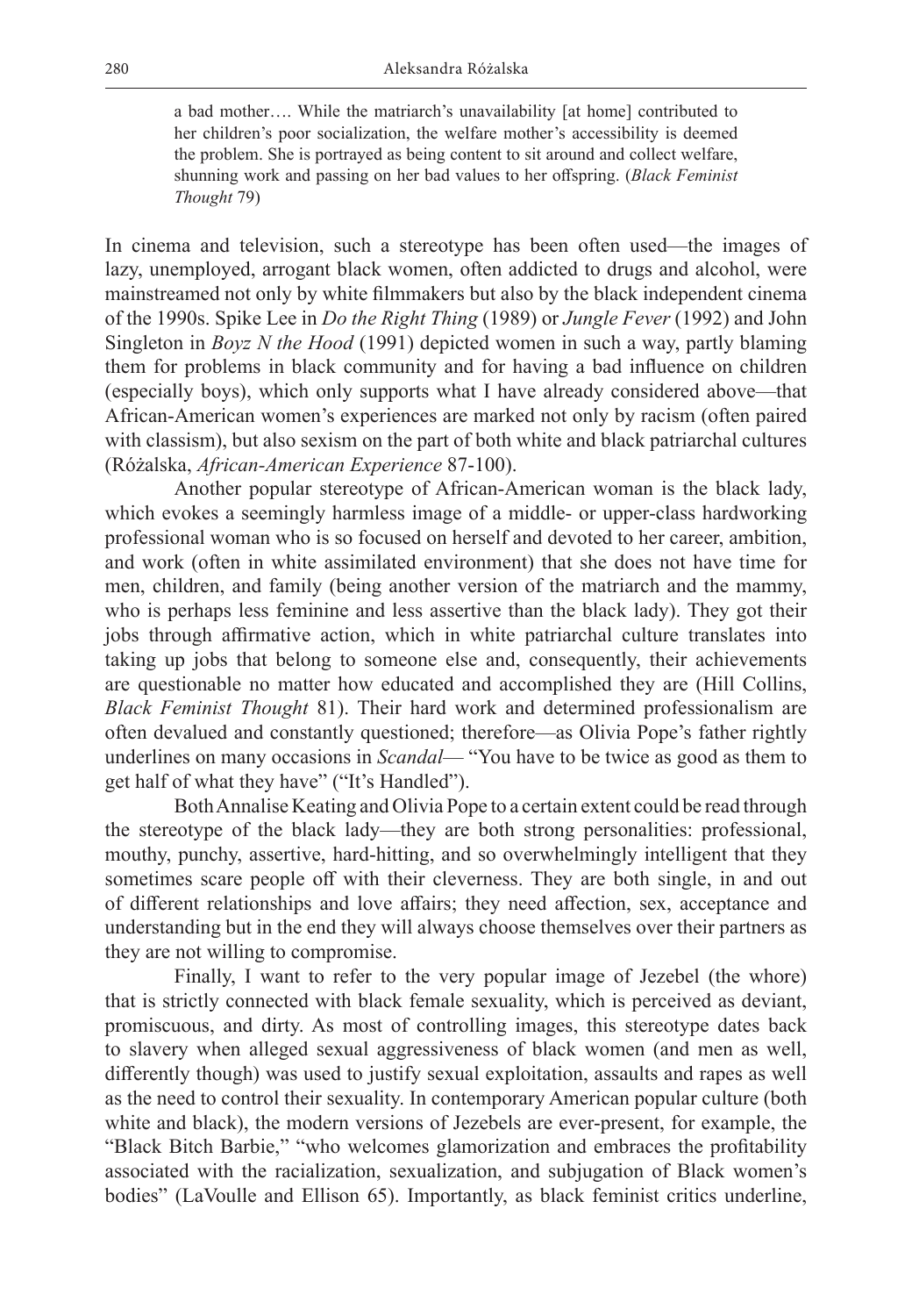these stereotypical representations are not sufficiently questioned by African-American community, which seems to accept or even reinforce them, so that they are not merely constructs and fantasies of white men, but also "African-American men and women alike routinely do not challenge these and other portrayals of Black women as 'hoochies' within Black popular culture" (Hill Collins, *Black Feminist Thought* 82).

#### **Controlling Images and Their Consequences**

Black feminists and activists have been examining and explaining the reasons why these controlling images still dominate in society and the media, pointing to the fact that "by meshing smoothly with intersecting oppressions of race, class, gender, and sexuality, they help justify the social practices that characterize the matrix of domination in the United States" (Hill Collins, *Black Feminist Thought* 84). First, they are used to "make racism, sexism, poverty, and other forms of social injustice appear to be natural, normal, and inevitable parts of everyday life" (Hill Collins, *Black Feminist Thought* 69). In other words, they subjugate African-American women to the patriarchal system of oppression and are key in maintaining the intersecting axes of discrimination unquestioned and intact.

Secondly, as Hill Collins summarizes, "[t]aken together, these prevailing images of Black womanhood represent elite White male interests in defining Black women's sexuality and fertility" (*Black Feminist Thought* 84), therefore women are simply reduced to their biology and "natural" duties as if their biology was their destiny. Relegating black women to nature is part of the dichotomous logic that defines the Other in American society through binary oppositions that reflect unequal access to and enjoyment of power. What Stuart Hall calls "the spectacle of the Other" is an assumption that "people who are in any way significantly different from the majority— 'them' rather than 'us'—are frequently exposed to this binary form of representation. They seem to be represented through sharply opposed, polarized, binary extremes good/bad, civilized/primitive, ugly/excessively attractive, repelling-because-different/ compelling-because-strange and exotic" (Hall 268), male/female, black/white, culture/ nature, reason/emotion, subject/object, superior/inferior (to add just a few).<sup>3</sup> Such a way of thinking puts African-American women in an inferior position and represents them as exotic, emotional, oversexualized, uneducated, less intelligent, ugly (especially when dark-skinned), etc. Consequently, these controlling images help the process of objectification that is central to oppositional thinking: "In binary thinking one element is objectified as the Other and is viewed as an object to be manipulated and controlled" (Hill Collins, *Black Feminist Thought* 70)—in other words, to be looked at and thus disciplined. Objectification of African-American women permits dehumanizing them, depriving them of their agency, marking them as different (because of, among others, their skin color and dominating white standards of beauty) and identifying them with passively understood nature, i.e. something that can be conquered, exploited, and

<sup>3</sup> See also: Dorota Golańska and Aleksandra Różalska, "Representation and Difference: Introduction to Feminist Approaches," *Gender and Diversity: Representing Difference*, edited by Dorota Golańska and Aleksandra M. Różalska, Wydawnictwo Uniwersytetu Łódzkiego, 2011, pp. 19-51.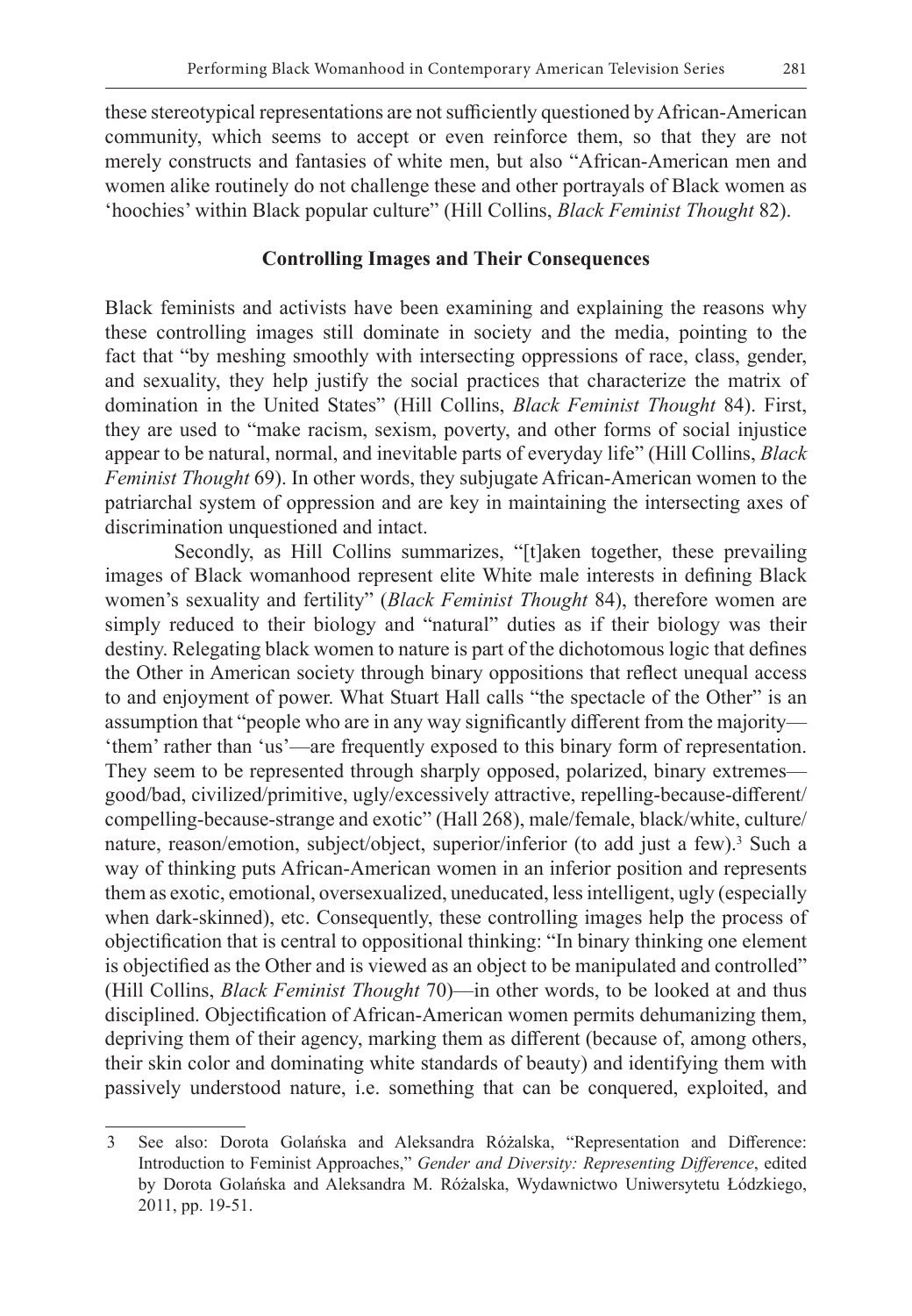controlled, as primitive and wild nature endangers the social order, the civilized culture represented by men. That is why "Black studies and feminist studies suggest that defining people of color as less human, animalistic, or more 'natural' denies African and Asian [together with Latin and Native] people's subjectivity and supports the political economy of domination that characterized slavery, colonialism, neocolonialism, [and apartheid]" (Hill Collins, *Black Feminist Thought* 71).

In the context of cultural narratives, bell hooks rightly contends that "[a]s subjects, people have the right to define their own reality, establish their own identities, name their history. As objects, one's reality is defined by others, one's identity created by others, one's history named only in ways that define one's relationship to those who are subject" (*Talking Back* 42). As far as African-American female characters are concerned, the majority of American television series hardly ever put them at the center of narratives—they have been either completely absent, occasionally sidekicks, assimilated partners to white characters, or represented through controlling images hardly ever at the center of narratives. Furthermore, we need to also remember about yet another aspect of African-American women's representations in film and television. In her famous book *Black Looks: Race and Representation,* bell hooks referred to the double discrimination of black women on screen: "Even when representations of black women were present in film, our bodies and being were there to serve—to enhance and maintain white womanhood as object of the phallocentric gaze" (119). In other words, African-American women in film and television narratives are neither to be identified with nor to be desired, as the object to be looked at by both white and black men are white women. The process of double discrimination and marginalization is particularly visible on their example.

Hence, it is not surprising that Olivia Pope and Annalise Keating—the two African-American female protagonists—have been on the one hand welcomed with acclaim and joy as they transgress certain myths and stereotypes so deeply ingrained in American culture. On the other hand, some critics and audiences have been watching these shows with some dose of suspicion and skepticism, sometimes accusing Shonda Rhimes of repeating rather than contesting old clichés and of "soaploitation"<sup>4</sup> (duCille 201).

In what follows, I want to have a look at some aspects of African-American women's representations in *Scandal* and *How To Get Away With Murder*, in particular at their contestation of the angry black woman's stereotype, the ways in which Kerry Washington plays with the legacy of the Jezebel image, and finally Viola Davis's revolutionary take on white beauty standards. All of these aspects to some extent show how these television series reflect real-life debates on racism and feminism in the US.

# **Transgressing the Angry Woman Image (Sapphire)**

In her notorious *New York Times* review of *How To Get Away With Murder*, Alessandra Stanley writes:

<sup>4</sup> The term "soaploitation" has been coined from the soap opera television genre and Blaxploitation films popular in the 1970s.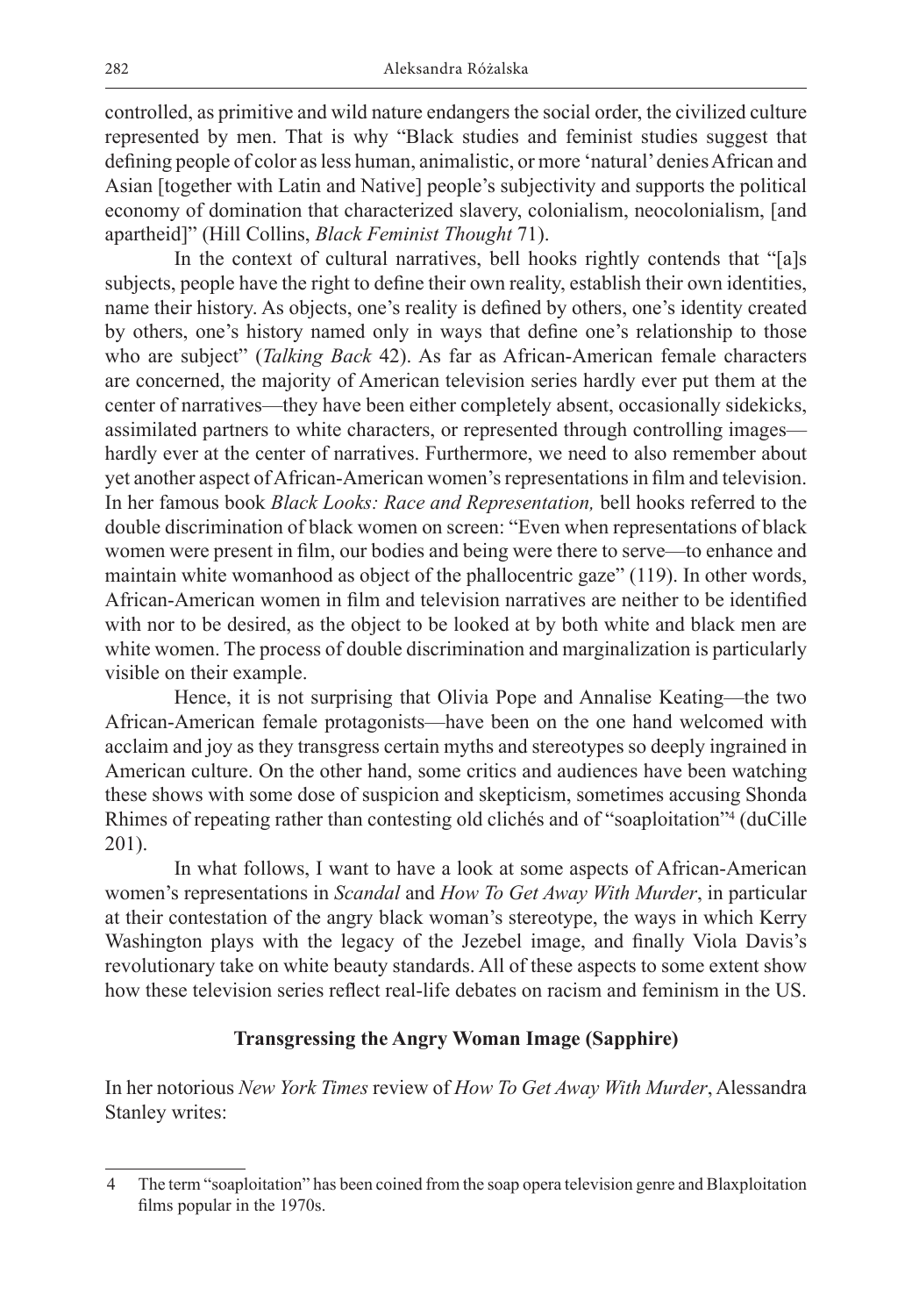As Annalise, Ms. Davis, 49, is sexual and even sexy, in a slightly menacing way, but the actress doesn't look at all like the typical star of a network drama. Ignoring the narrow beauty standards some African-American women are held to, Ms. Rhimes chose a performer who is older, darker-skinned and less classically beautiful than Ms. Washington, or for that matter Halle Berry…. Ms. Rhimes has embraced the trite but persistent caricature of the Angry Black Woman, recast it in her own image and made it enviable. She has almost single-handedly trampled a taboo even Michelle Obama couldn't break. (Stanley)

Evidently, some critics cannot help but read Keating's character through the stereotype of a strong, bold, mouthy woman (a combination of the matriarch and the black lady, sometimes also called Sapphire) who can deal on her own with all the problems and obstacles but whose anger (at family, job, friends, students, white men, etc.) is sometimes irrational and difficult to understand. One might argue that employing these stereotypes gives evidence to the persistence of controlling images and points to a limited understanding of black womanhood. The question is whether it is necessary to look at black female experiences through the same degrading and simplifying clichés I outlined above in order to show their persistent character. If the character was white, probably the critic would not use the expression "an angry white woman." Such a discourse points to the lack of progress in the fight against racism and sexism in the United States, decades after the Civil Rights and Black Power movements.

Meanwhile, it could be argued that anger is precisely what makes Annalise's character unique as it helps her solve cases and push the plot forward. Her character goes beyond the angry black woman stereotype. In fact, in contemporary American network television it is hard to find such a conflicted and hence interesting African-American female character. We see Annalise in different moments of her life—as a strong, bold, tough-minded and hard-hitting lawyer but also as a lost, traumatized, unhappy person who has to work really hard for the image that is required of her by her profession and the patriarchal white world she has to adjust to. Her life is complicated and full of secrets, and she has many flaws that make her a multidimensional and complex character—sometimes adorable, sometimes annoying. She has an alcohol problem, which in Season 4 almost results in her losing license; she is married to a cheating white husband who turns out to be a manipulator and murderer (Season 1); she is bisexual—she has an affair with a cop whose wife is terminally ill and maintains a romantic relationship with a woman; furthermore, she has many traumas of the past—she was sexually abused as a child and she loses her long-awaited baby in a car accident (Season 2).

At the same time, Annalise Keating is aware of her strength and worth, and although she doubts herself constantly, she also dares to angrily say to her student: "I'm trying to change the damn world here. Literally. I'm Martin Luther damn King trying to blow up the entire justice system. You want me to save the world and be nice at the same time. Well that's not me" ("It's Her Kid"). As Wallace underlines, it was Viola Davis herself who insisted that producers should make Annalise Keating a conflicted, vulnerable character—one that is uneasy to read; she wanted her to be "messy, multifaceted and complicated" (Wallace) in ways that African-American protagonists rarely are. "I am who I am; if you don't like it, I don't care," says Keating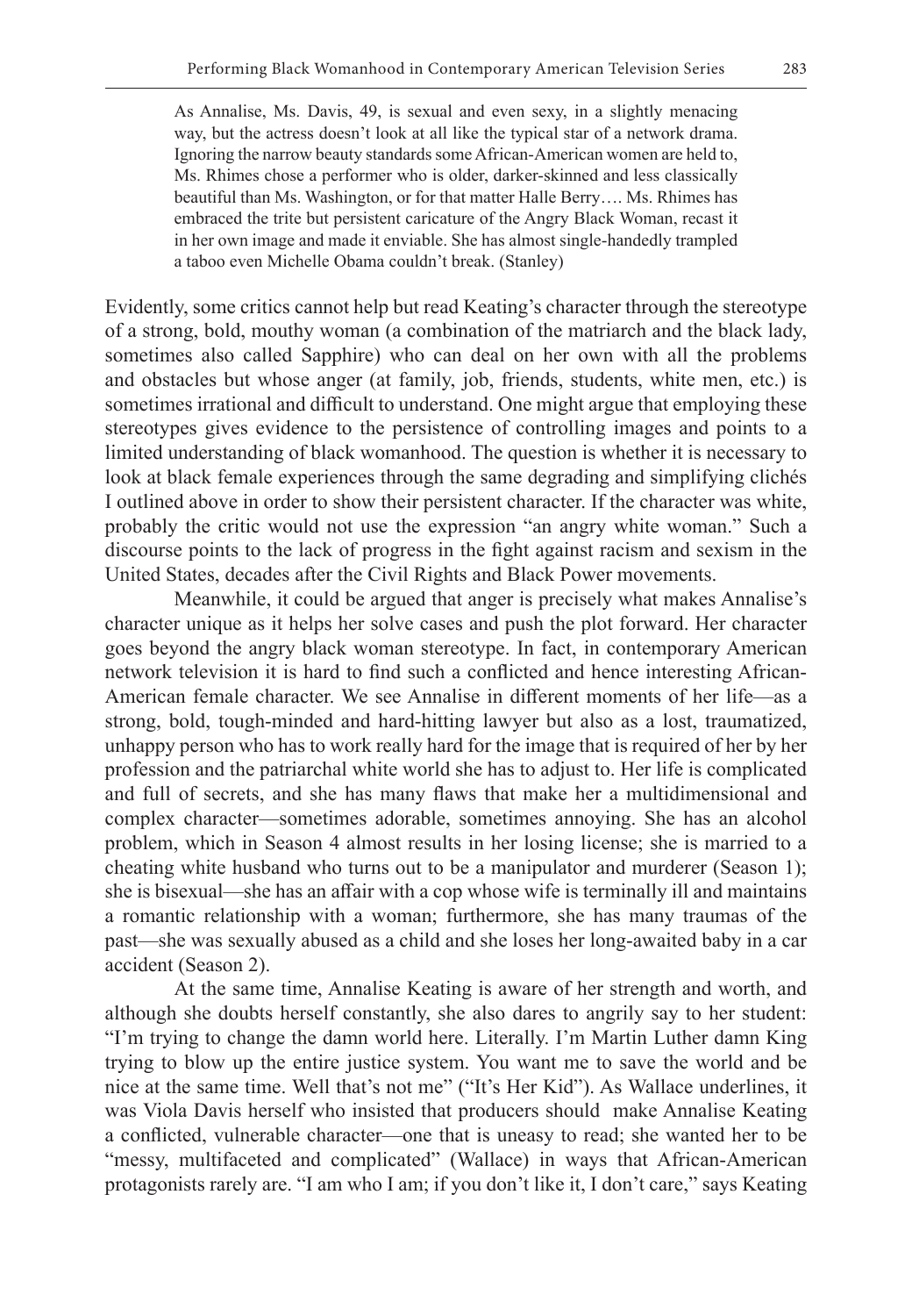("Best Christmas Ever"), and it seems that Viola Davis passed onto Keating's character some of her own anger resulting from being an African-American actress, always oscillating between the roles of either a victim or a villain, or being a background to white protagonists: "It's what I've had my eye on for so long. It's time for people to see us, people of color, for what we really are: complicated" (Wallace). She elaborated on it in more detail in one of the interviews:

Colorism and racism in this country are so powerful that the Jim Crow laws are gone, and we know most of segregation is gone, but what's left is a mindset. As an actress, I have been a great victim of that…. There were a lot of things that people did not allow me to be until I got [the role of] Annalise Keating…. I was not able to be sexualized. Ever. In my entire career. And here's the thing that's even more potent: I've never seen anyone who even looks like me be sexualized on television or in film. Ever. (Maerz)

I want to illustrate my argumentation with two examples from Season 4 in which, evidently, Annalise Keating's anger and dissatisfaction with racism and sexism permeating the legal system in the United States lead her to win two cases in which African Americans were victims. The first example is a scene in which Annalise is interrogating a witness in court, a retired judge, regarding her client, Jasmine Bromelle, an African-American woman—a prostitute and a drug addict, who is an inmate Keating met while imprisoned. Jasmine is on-and-off jail all her life due to the fact that she was forced into prostitution by her father when she was a girl. For the first time she was charged for solicitation when she was 13 years old ("I'm Not Her"). Annalise thinks she can get Jasmine out of prison and—by saving her—rework her own trauma of sexual abuse as a child. Getting angrier and angrier she proves her point about Jasmine's race and class contributing to multiple discrimination she suffered throughout her life, being disadvantaged by the system. She proves to the judge that he charged teenagers to different sentences because of their skin color:

My client is black, and all of these girls were white. If Jasmine was treated as a white girl, she would've been sent to a safe place to eat, sleep, maybe even given an opportunity to go to school. But, instead, she is treated as a criminal by the officers and prosecutor whose duty it was to protect her and save her from the hell that was her childhood. But you turn your back out into the streets until she had a criminal record that prevented her from getting a job, government housing, assistance…. The system that should've been protecting this vulnerable 13-yearold girl blamed her and doomed her to a life in-and-out of prison. Because that's what we do to black people, women, and gay people in this world. We turn a blind eye, and we tell them that their lives don't matter. But they do matter. Jasmine Bromell matters. ("I'm Not Her")

This is just one of many cases Annalise takes to reveal the discrimination and disadvantage of African-American women. Idyllically, she wins the case; Jasmine is acquitted, although the win is only seemingly rewarding—when outside of prison, Jasmine cannot cope with freedom she has so suddenly regained; she dies of a drug overdose, so she is hardly a stereotypical victim that wants to be saved. It is impossible to simply erase her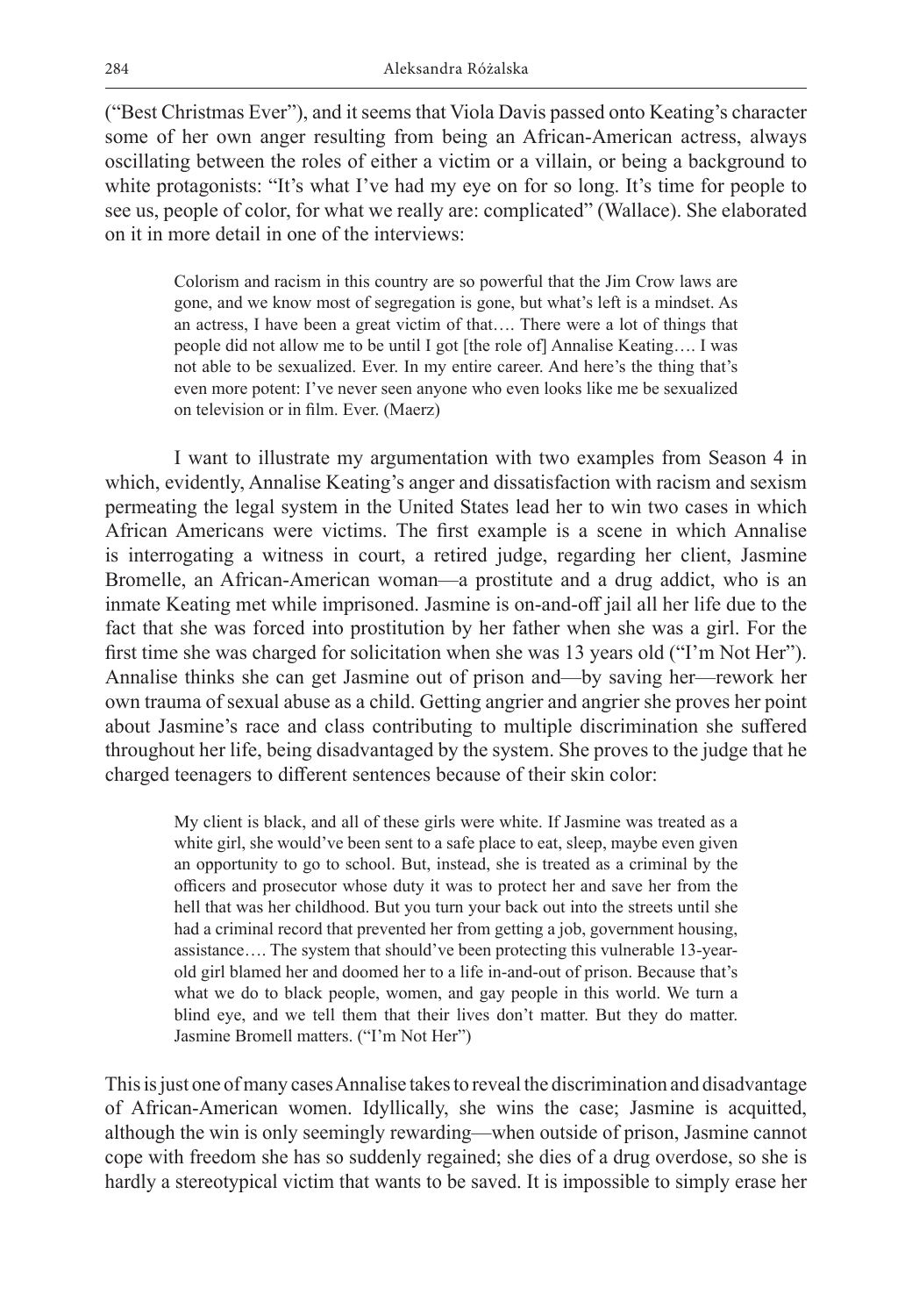past and experiences resulting from racism and classism. Although, of course, one could also argue that this fragment of the series might perpetuate black stereotypes as Jasmine is not offered the opportunity to enjoy her freedom and turn her life around.

The second example also concerns discriminatory practices of the legal system, this time mass incarceration of black men—the topic that has recently started to be discussed more and more often in the United States by legal experts, journalists, and activists. Annalise Keating prepares a class action making a claim that people of color are denied the right to proper public counsel and hence they are given harsher punishments than whites: "One in three black men will go to prison versus one in 17 white men" ("Lahey v. Commonwealth of Pennsylvania"). Interestingly enough, the plot was used as a pretext for a crossover between *How To Get Away with Murder* and *Scandal*. The latter benefited from including such African American-oriented and pro-civil rights plot, as it has often been accused by critics of being colorblind and not tackling the realities of African-American community in a sufficient way. As a consequence, Annalise Keating works closely on this case with Olivia Pope, who also needs a big win to gain back the respect of the White House.

Watching the two powerful African-American women working on a case so specifically resulting from black experiences of racism, classism, and denial of basic civil rights, presenting their case at the almost-all-white Supreme Court and winning is a completely new experience for both viewers and critics of network television. Importantly, their encounter and the joint forces of their teams (predominately African American) opened an opportunity (which Davis referred to in her Emmy acceptance speech) to go beyond controlling images. The two protagonists control the narrative, not the other way around. Pixley characterized Kerry Washington's role in the following way: "Olivia Pope is not a monolith. She is a black woman, but she is also more than that" (Pixley 32). I think the same can be said about Annalise Keating.

Annalise Keating's final argument during the Supreme Court hearing includes some powerful statements about race-related systemic discrimination:

Race must always be considered a variable…. Racism is built into the DNA of America. And as long as we turn a blind eye to the pain of those suffering under its oppression, we will never escape those origins…. Due to the failure of our justice system, our public defense system in particular, Jim Crow is alive and kicking…. Some may claim that slavery has ended. But tell that to the inmates who are kept in cages and told that they don't have any rights at all…. And is this the America that this Court really wants to live in? … The Sixth Amendment was ratified in 1791. It's been 226 years since then. Let's finally guarantee its rights to all of our citizens. ("Lahey v. Commonwealth of Pennsylvania")

Of course, on a more critical note, in Shonda Rhime's fictional worlds complicated cases are much easier to win than in real life, it is easier to reveal racist policies (within one or two episodes), and it is even possible to convince people that discrimination of African Americans still exists. Although not without problems, Keating and Pope succeed in convincing even conservative, white, Republican politicians (one former and one current US president!) to support their endeavors to make a case before the Supreme Court. Nonetheless, we must remember that these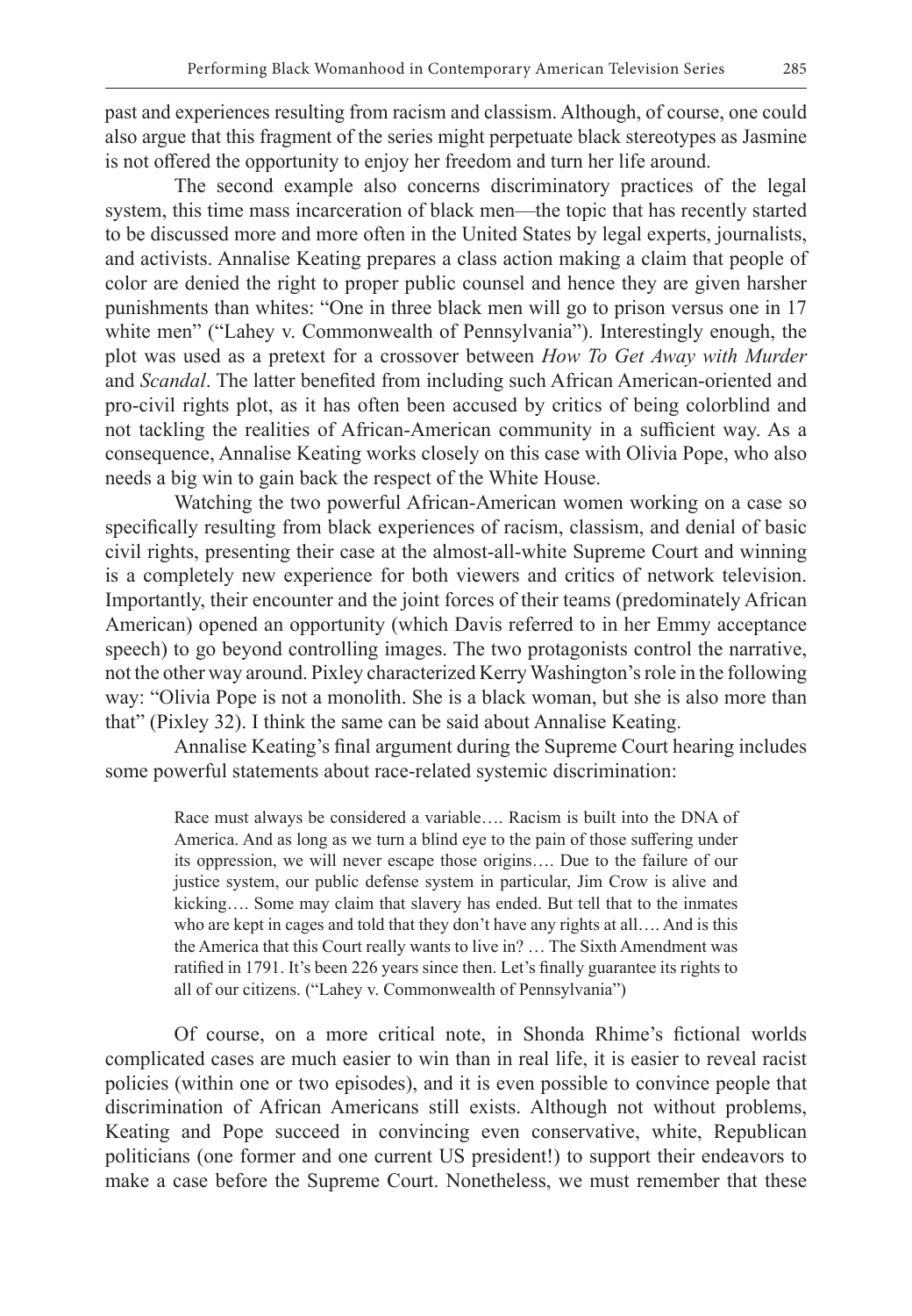shows are run on network television whose productions are directed at wide, diverse audiences with different attitudes towards race-related issues and different sensitivity to these problems. Network television has often been accused of offering such narratives to (white, middle-class) viewers that would present race relations in an assimilationist way and not addressing in much detail the complicated history of racism in the US. In this context, both Rhime's series, but *How To Get Away With Murder* in particular, bring these issues to the center of the narrative in a much more complex way and from an African-American perspective.

# **Transgressing the Jezebel Image**

As mentioned above, the image of Jezebel and its various alterations have been one of the most popular stereotypes of African-American women, and, according to some critics, Shonda Rhimes in *Scandal* also makes a reference to it (duCille 154, Cartier 154, Maxwell). On the one hand, Olivia Pope is a brilliant and talented lawyer, a graduate of prestigious law schools, working for the White House, having influence on the elections (of two US presidents), and running a successful PR firm, which specializes in crisis management—fixing and handling embarrassing situations and mysterious problems of her rich clients: politicians, leaders and DC's VIPs. Olivia is manipulative, cunning, always ahead of her opponents, always winning, knowing dirty little secrets of the American political elite, and having devoted co-workers and a net of contacts that help her solve even unsolvable cases (Stępniak). Throughout the seven seasons of *Scandal* she gets more and more ruthless and hungry for power and influence; initially a skillful manipulator, throughout the series she becomes a blackmailer and finally a murderer.

On the other hand, she has one weakness—she is involved in a complicated, illicit, doomed relationship with the (white, Republican) US president, Fitzgerald Grant. The critics of Olivia Pope's love life accused her of reproducing a modern incarnation of the Jezebel and reinforcing other controlling images:

Pope's character has met with a plethora of angry rants. Many of these criticisms claim that her interracial relationships with questionable power dynamics are outrageously offensive. Others insist that her lifestyle itself is unrealistic, and her depiction of black womanhood simply scandalous. Pope has been criticized for representing a composite of nearly every black female stereotype—the Jezebel, the Mammy, the Sapphire…. To many media critics, Pope's cunning maneuvers in service to the so-called "Republic" (read: primarily white, primarily wealthy, American political behemoth) smacks [sic] of Mammy-esque mothering and her "immoral" relationship with a white married man align with the notion of oversexed Jezebel. When Pope runs her own business to laudable success through iron-fist maneuvering coupled with a commandeering personality, critics then insist she fits snugly into the Sapphire trope. (Pixley 29-30)

When you read Pope's representation through the prevailing controlling images, which assume that each relationship between a black woman and a white man is a reference to slavery, sexual exploitation by white masters, and total dependency of black women on white culture, then indeed Kerry Washington's character may be associated with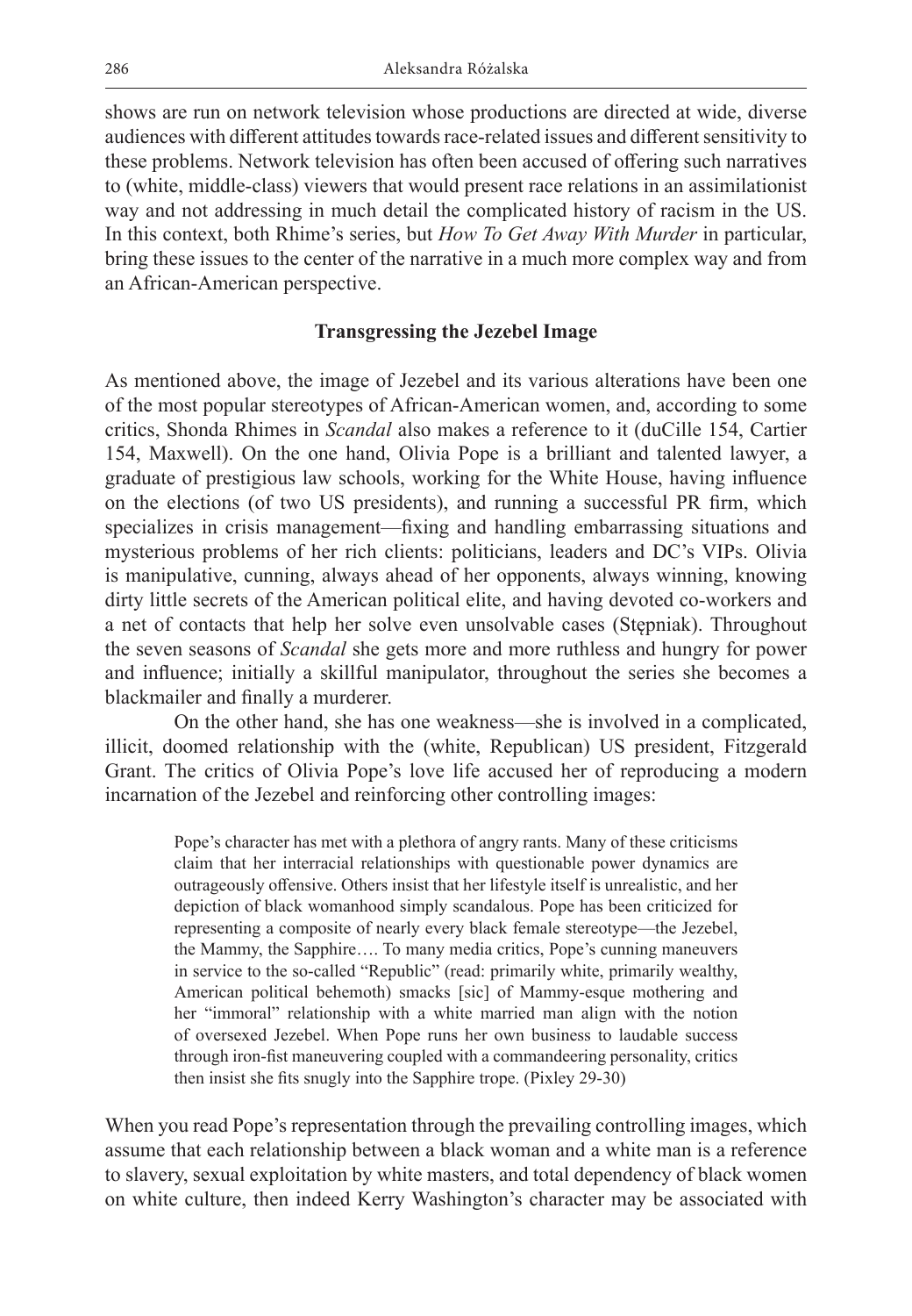the Jezebel. This logic of thinking assumes that "Pope cannot be unabashedly strong and competent, sexually active, or act as caretaker without being categorized as some variant of a stereotype. She cannot be Olivia Pope first—with all its intrinsic specificities and complications—and a black American second, with all the intrinsic specificities and complications of the role too" (Pixley 31).

However, there is a possibility to read Pope differently: she is very independent, goal-oriented, and powerful. In her relationship she is the one in charge—she influences the president's decisions and she is always right; she decides to abort an unwanted pregnancy without consulting him; he needs her more than she needs him. I also agree with Warner that "black women are rarely allowed to be main characters in stories about choice, desire and fantasy" (17) in a way that Olivia Pope is. She also educates the president about racial and gender aspects of American politics: although tailored to the needs of mainstream audiences of network television, *Scandal* made numerous attempts to talk about contemporary socio-political issues such as the Black Lives Matter movement ("The Lawn Chair") and #MeToo ("The List") (Rosenberg). At the same time, she is passionate, both while at work and in love, and sometimes makes flawed decisions, for example when she tries to formalize her relationship with Fitz and become the First Lady. At the end though, she will always choose herself (her subjectivity, independence, and career) over others; she will be nobody's mistress, nobody's trophy; she always has the last word. Says Pope, "I don't want normal and easy and simple. I want painful, difficult, devastating, life-changing, extraordinary love" ("Nobody Likes Babies"). I agree with Pixley that "Pope avoids primarily defining herself by physically embodied, racialized categories. Much like the whites and men on TV … her character is built on scripts of power, intelligence, leadership and the framework of her actions" (29).

## **Transgressing White Beauty Standards**

Finally, I want to refer to the way Viola Davis contests some of the prevailing beauty standards on television (something that Kerry Washington in *Scandal* does not attempt to do). As Nicole Zhu underlines, "[i]n the process of determining one's attractiveness against white and Western beauty standards, things like skin tone and hair become racialized and politicized to varying degrees. As a result, systems of discrimination in social, political, and economic contexts operate differently based on one's appearance" (Zhu). The role of Annalise Keating is interesting in this context because she accommodates those dominant standards (picking outfits required of her profession, wearing high-heel shoes, make-up, and a wig with straight shiny hair, as well as lightening up her complexion, etc.), at the same time challenging them. In fact, Davis herself openly acknowledges the barriers she has encountered as a dark-skinned actress: "If your skin is lighter than [a paper bag], you're all the good things: smarter, prettier, more successful. If you're darker, you're ugly" (Zhu). In other words, "color is the ultimate test of 'American-ness,' and black is the most un-American color of all" (Hill Collins, *Black Feminist Thought* 90).

Davis challenges "preconceived notions of beauty, femininity, and sexuality typically associated with characters portrayed by dark-skinned actresses" (Zhu) in a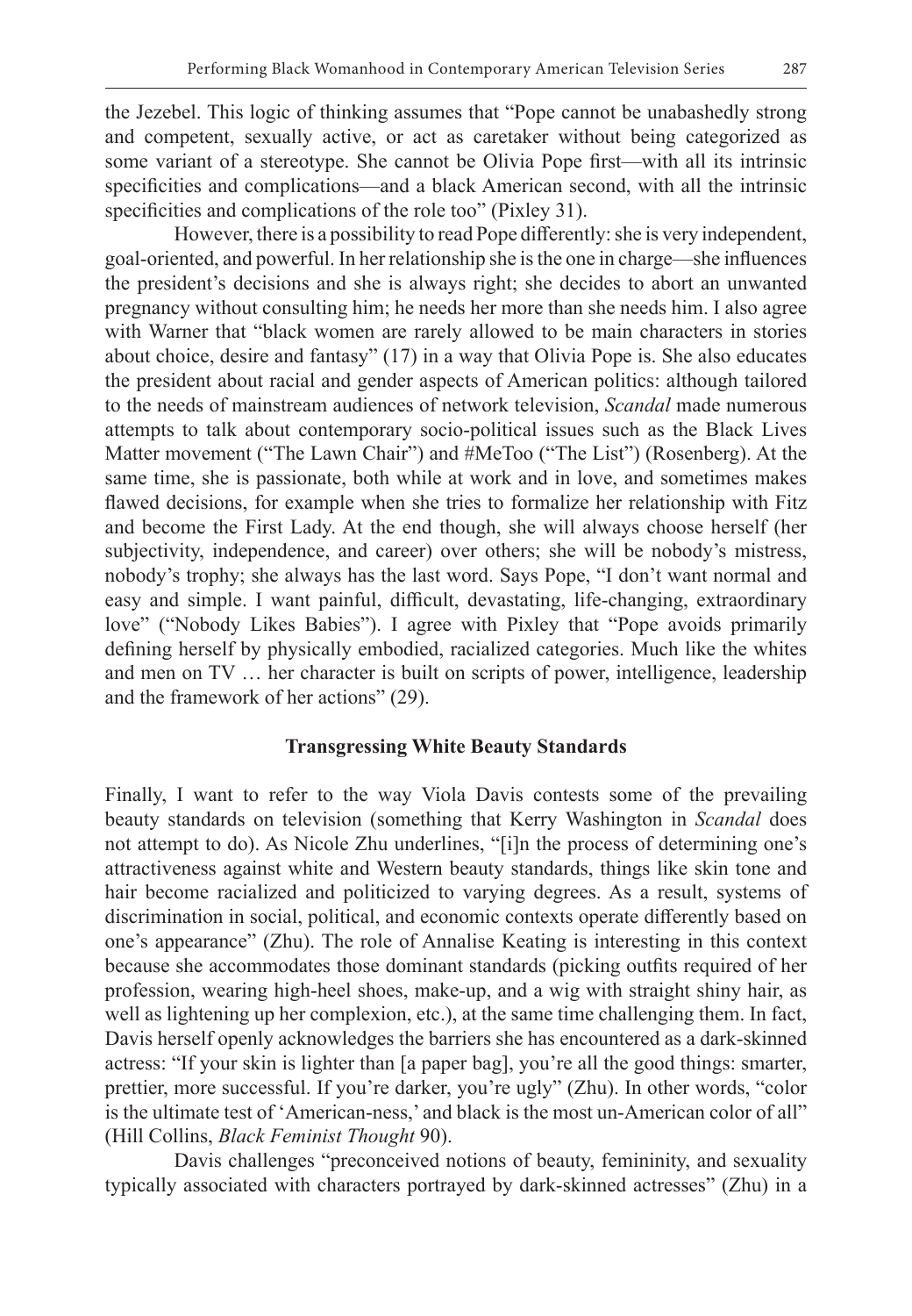powerful final scene of one of the episodes of Season 1 ("Let's Get To Scooping"). We can see her in the private space of her bedroom preparing for her daily bedtime ritual. The scene lasts for almost two minutes, accompanied by rhythmic music, and we observe Annalise in a series of close-ups removing her jewelry, slowly taking off her wig, showing her short, natural hair, removing eyelashes. We look at her looking at herself in the mirror while wiping off her make-up, eyeshadow and foundation that is much lighter than her real skin color.

Davis, who was behind the idea of including this scene in the narrative, "through this 'simple act,' reveals Annalise's own internalized views regarding performativity and beauty, and how these non-negotiable requirements operate in private and public. This broke a long-standing taboo for black women on television because black women on television without a weave, wig, or hair-perfection are a rarity" (Zhu). In this way Davis/Keating "demonstrates that despite prevailing notions of white desirability, natural hair isn't something to be ashamed of, covered, or hidden, but acknowledged and embraced as one's authentic self" (Zhu).

Undoubtedly, "dealing with prevailing standards of beauty—particularly skin color, facial features, and hair texture—is one specific example of how controlling images derogate African-American women" (Hill Collins, *Black Feminist Thought* 89). Davis resists such white patterns of "attractiveness—and by extension, opportunity, privilege, and success…. Though her skin tone and hair has exemplified the discriminatory practices and attitudes within the film and television industry, she has also used her skin and hair to embody more realistic representations of black women and capture their depth and beauty" (Zhu). In this way she negotiates popular old clichés by offering a new understanding of black womanhood. As Everett rightly contends, "[t]he fact that Rhimes dares to construct dark-skinned black woman as romantically desirable, visually attractive and, yes, sexually desirable (beyond the stereotypical prostitute trope) is too much for some people to handle because it is so rare a sight on American mainstream television" (37). Thus, Davis offers a completely novel narrative, "in which her body is her own to embody or transcend, unfettered from the binaries of too black or not black enough (among many others) where she can be however she is—sexual not sexualized, desirous and desired—and free" (Cartier 153).

#### **Conclusion**

Summing up, I have chosen these themes and scenes from both shows to demonstrate that they introduce serious changes in contemporary network television and performative character of African-American women's depictions. *Scandal* succeeds more in promoting popfeminism and addresses both sexism and racism ever present within white American privileged political elites. The show does not try to suggest that the discrimination of African-Americans and women is gone; however, the narrative solutions offered to these problems are superficial—too easy, too fairly-tale-like, too unrealistic. *How To Get Away With Murder*, which I do not consider an assimilationist show, makes an effort to present race-related problems in a less simplified way. Racism (both individual and institutional) and racial tensions within American society are often at the center of the narrative in a variety of ways – for instance when Annalise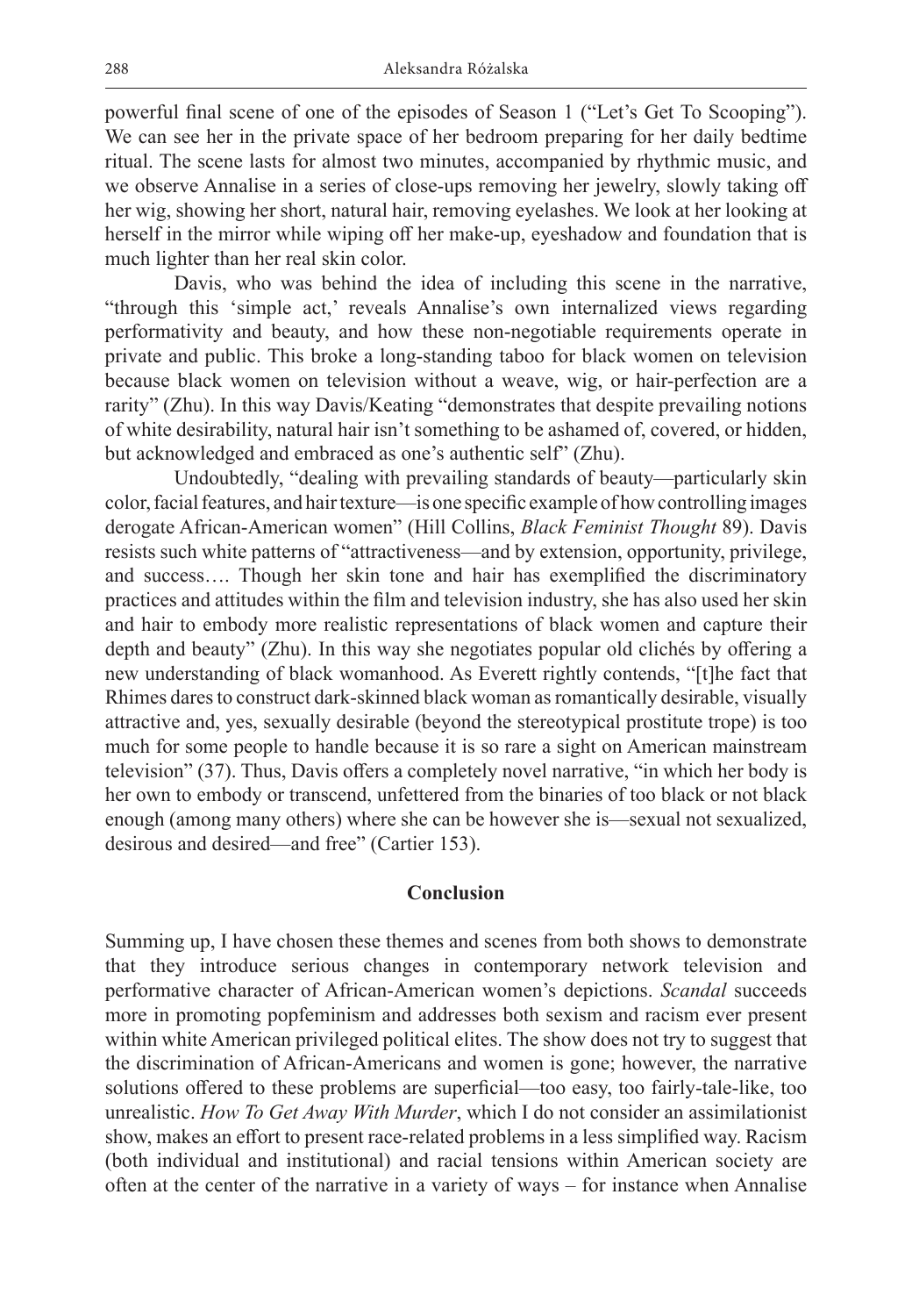represents, often disadvantaged and unprivileged, African Americans in court or when she emphasizes the challenges she has to struggle with being an African American woman in a predominantly white environment.

Apart from Olivia Pope and Annalise Keating, television (both network and cable) has recently given some space to other strong African-American female characters that transgress traditional expectations towards black women. It is worth having a critical look at such productions like *Suits*, with Gina Torres as Jessica Pearson (2011-2019)*; Person of Interest*, with Taraji P. Henson as Joss Carter (2011- 16), *Empire*, with Taraji P. Henson as Cookie Lyon (2015-2020), or a much acclaimed show *Orange Is the New Black* (2013-2019) to examine in what ways they contest the dominant controlling images.

#### **Works Cited**

- Bobo, Jacqueline, ed. *Black Feminist Cultural Criticism*. Blackwell Publishers, 2001. Cartier, Nina. "Black Women On-Screen as Future Texts: A New Look at Black Pop
- Culture Representations." *Cinema Journal*, vol. 53, no. 4, 2014, pp. 150-157. Combahee River Collective. "A Black Feminist Statement." *Words of Fire: An Anthology of African-American Feminist Thought*, edited by Beverly Guy-Sheftall, The New Press, 1995, pp. 232-240.
- Crenshaw, Kimberle Williams. "Mapping the Margins: Intersectionality, Identity Politics, and Violence Against Women of Color." *Critical Race Theory: The Key Writings That Formed the Movement*, edited by Kimberle Williams Crenshaw, Neil Gotanda, Garry Peller, and Kendall Thomas, New Press, 1996, pp. 357-383.
- duCille, Ann. *Technicolored: Reflections on Race in the Time of TV*. Duke University Press, 2018.
- Everett, Anna. "Scandalicious. *Scandal*, Social Media, and Shonda Rhimes' Auteurist Juggernaut." *The Black Scholar*, vol. 45, no. 1, 2015, pp. 34-43.
- Farhall, Kate. "'We Love Make-up, Romance, High Heels and Men, of Course': The Contradictions of 'Pop Feminism.'" *Freedom Fallacy: The Limits of Liberal Feminism*, edited by Miranda Kiraly, Connor Court Publishing, 2015, pp. 95- 104.
- Golańska, Dorota, and Aleksandra M. Różalska. "Representation and Difference: Introduction to Feminist Approaches." *Gender and Diversity: Representing Difference*, edited by Dorota Golańska and Aleksandra M. Różalska, Wydawnictwo Uniwersytetu Łódzkiego, 2011, pp. 19-51.
- Hill Collins, Patricia. "Black Feminist Thought: Knowledge, Consciousness, and the Politics of Empowerment." Unwin Hyman, 1990, http://www.hartford-hwp. com/archives/45a/252.html. Accessed 10 Oct. 2017.
- ——. *Black Feminist Thought: Knowledge, Consciousness, and the Politics of Empowerment*. Routledge, 2000.
- ——. *Black Sexual Politics: African Americans, Gender, and the New Racism*. Routledge, 2005.
- hooks, bell. *Ain't I A Woman: Black Women and Feminism*. South End Press, 1981.
	- ——. *Talking Back: Thinking Feminist, Thinking Black*. South End Press, 1989.